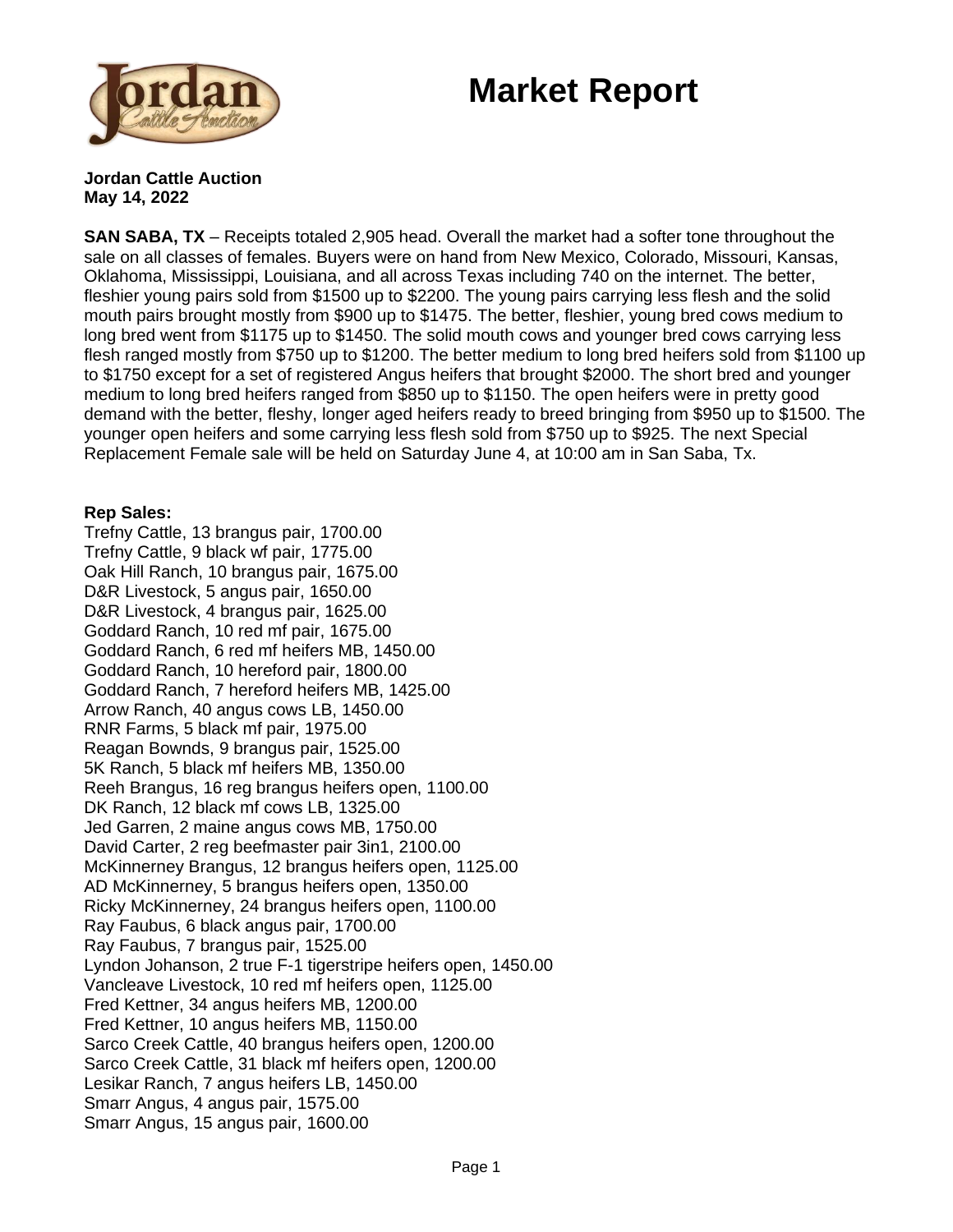## **Market Report**



Smarr Angus, 9 angus pair, 1625.00 Joey Hardman, 11 brangus heifers open, 1275.00 Joey Hardman, 10 angus + heifers open, 1200.00 John Quinn, 58 angus heifers MB, 1200.00 John Quinn, 8 angus heifers LB, 1275.00 Triple M Cattle, 17 black mf cows MB, 1200.00 Terry Schenkel, 2 F-1 tigerstripe pair, 1675.00 WC Ranch, 12 black & red pair, 1525.00 Parks Ranch, 45 angus pair, 1525.00 Parks Ranch, 11 angus cows LB, 1250.00 Bryce Smith, 18 angus + cows LB, 1225.00 Seven Bar, 41 black F-1 heifers open, 1125.00 Seven Bar, 17 chocolate heifers open, 1125.00 Allen Cullar, 6 hereford cows LB, 1250.00 Allen Cullar, 3 red pair, 1675.00 MMH Cattle Co, 6 red angus pair, 1450.00 MMH Cattle Co, 10 red angus heifers MB, 1275.00 Sterling Marschall, 6 angus pair, 1500.00 Jimmy Shook, 30 brangus heifers open, 1125.00 Kreg Welch, 6 angus pair 3in1, 1625.00 Kreg Welch, 11 angus pair, 1550.00 Kreg Welch, 24 angus pair, 1625.00 Raitz Family Farms, 2 true F-1 tigerstripe heifers MB, 1725.00 Raitz Family Farms, 2 true F-1 tigerstripe heifers open, 1500.00 Raitz Family Farms, 2 chocolate F-1 heifers open, 1500.00 Mike Lukert, 14 black wf heifers MB, 1300.00 Rafer 4B Holdings, 3 angus pair, 1575.00 Bob Wilkinson, 24 brangus pair, 1500.00 Terrill Diamond T Angus Ranch, 6 reg brahman heifers open, 1150.00 Bernice Jenschke, 9 black F-1 heifers open, 1375.00 Rodney Parrish, 7 tigerstripe heifers open, 1250.00 Rodney Parrish, 13 hereford cows LB, 1300.00 William Edmiston DVM, 13 angus heifers exposed, 1125.00 Ice Cattle Co, 4 hereford heifers LB, 1325.00 3R Land & Cattle, 5 red angus heifers MB, 1200.00 3R Land & Cattle, 8 red angus cows LB, 1300.00 RS Ranch, 10 black pair, 1350.00 Danny Karnes, 3 reg angus pair, 2200.00 Danny Karnes, 2 reg angus heifers LB, 2000.00 Orseth Ranch LLC, 7 brangus pair, 1550.00 Travis Stone, 2 tigerstripe heifers LB, 1475.00 W2 Cattle Co, 14 reg hereford heifers open, 1400.00 T&A Morris, 6 angus pair, 1400.00 Jim & Wayne Jackson, 16 brangus pair, 1390.00

This market report is reflective of the majority of classes and grades of livestock offered for sale on this date. There may be instances where some sales do not fit within these reporting guidelines and therefore will not be included in the report.